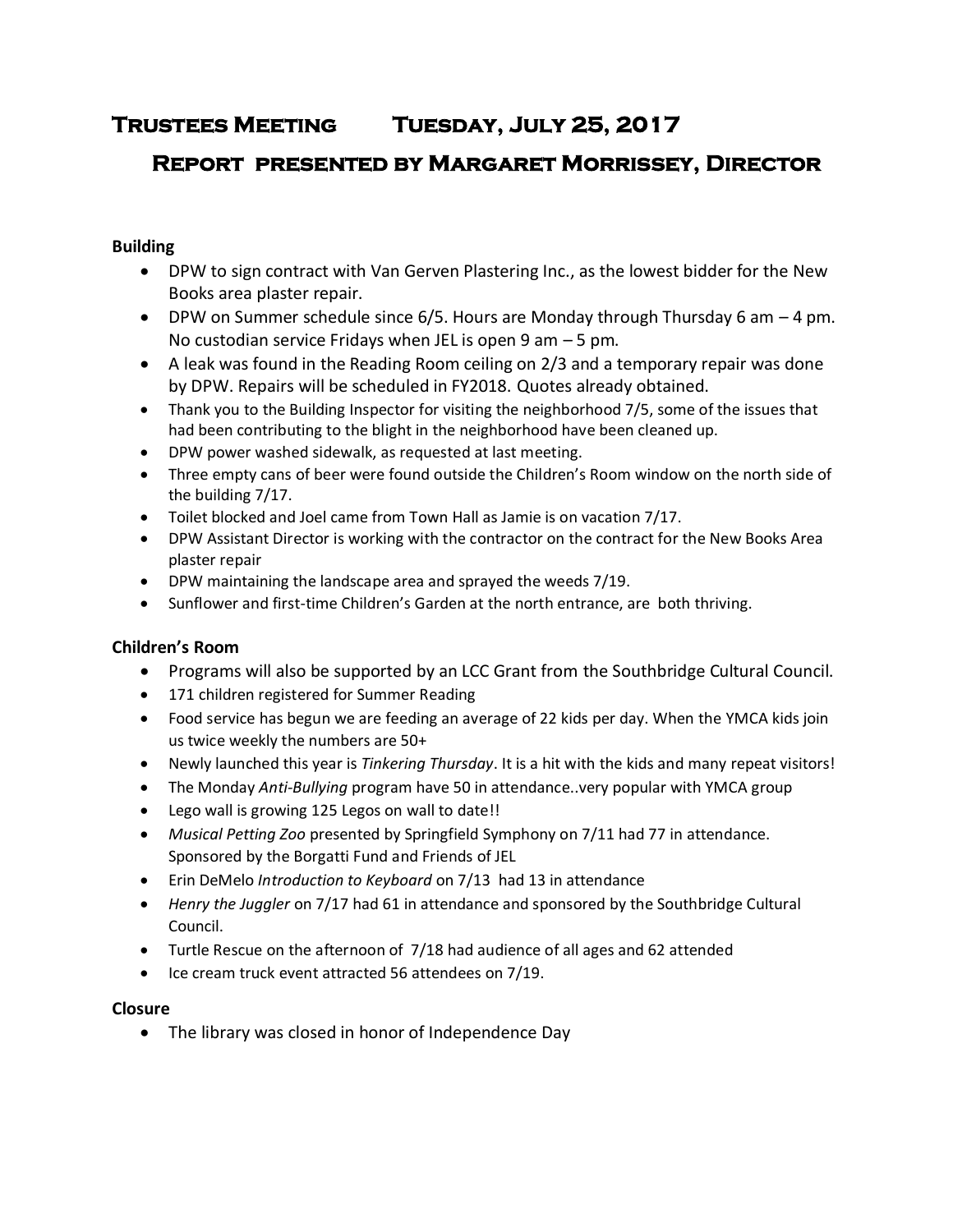## **Collection Development**

- The Children's Room continues to work on an inventory of the collections, as time permits, staff almost finished with the inventory and label changing of the Early Reader collection
- Received 100 free large-capacity Kwik DVD security cases from Wellesley Public Library. Staff has rearranged the DVDs to accommodate the burgeoning collection. DVDs continue to be one of our most popular collections.
- Completed inventory of music CDs and picture books with CDs (read a long) in the Children's Room

## **Friends of JEL**

• The 12<sup>th</sup> Artful Friends fundraiser was deemed a success. At the Friends meeting 7/18, the report indicated that \$589.74 was net income. Expenses totaled \$80.26. [\$670.00]

## **Gifts**

 A seashore painting by Christine O'Brien has been donated to the library by George Wolstencroft.

## **Long Range Plan**

Final draft from the subcommittee to be presented at today's Trustee meeting.

## **Media**

Receiving good responses to our frequent Facebook postings.

#### **Outreach**

- Met with Javian Gutierrez, Family Engagement Coordinator for the School District 7/24
- UMass Medical Resident: Dr Shalini Shah visited to learn about community health.
- MA State Archive exhibit *Castle Island* has finished. Arrangements are being made for future exhibits in the lower hallway.
- Conducted an orientation tour of the library for the QCC Communications program students of Dr. MaryKate McMaster 7/17.

#### **Periodicals**

In FY18 staff will manage the subscriptions directly using the Amazon Periodicals Manager. Service from the jobber was unsatisfactory and very time consuming, hence the change.

#### **Recreation Passes**

 YMCA provided one free pass for the Andrew J Petro pool. The other pass was paid from the operating budget.

# **Safety and Security**

- Working on final details of the Safety Procedure for the facility.
- Police Chief has been in touch and will be scheduling a training for staff. Details will be arranged soon.